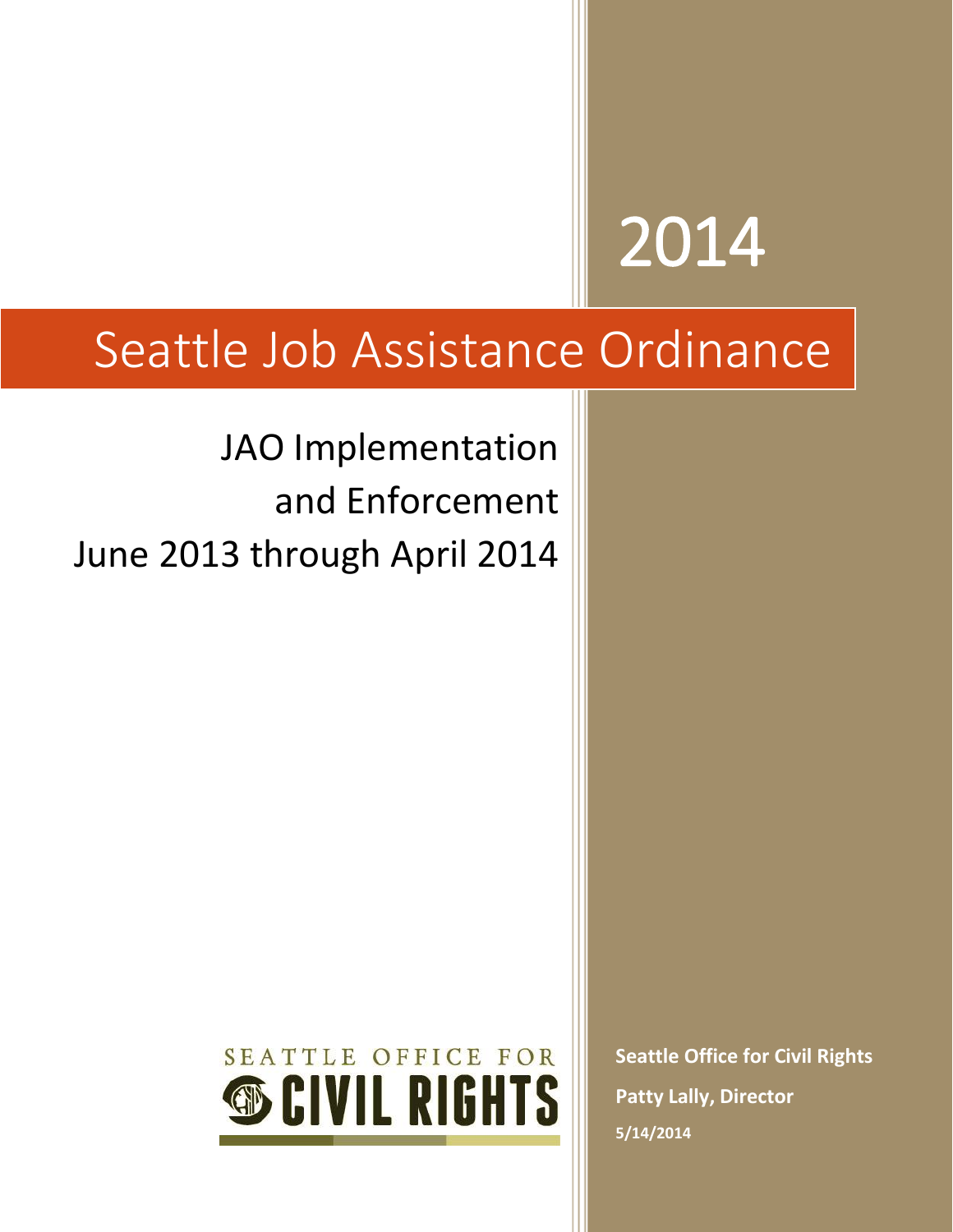#### **TABLE OF CONTENTS**

| $\mathbf{I}$ . |                                                                                                                                                                                    | p. 3 |
|----------------|------------------------------------------------------------------------------------------------------------------------------------------------------------------------------------|------|
| II.            | A. Stakeholder Panel<br>B. Administrative Rule Development and FAQ                                                                                                                 | p. 3 |
| III.           | A. Media Campaign<br><b>Outreach to General Employers</b><br>В.<br><b>Outreach to Immigrant Business</b><br>C.<br>D. Outreach to Applicants and Employees                          | p. 5 |
| IV.            | ENFORCEMENT - CHARGES & RESOLUTIONS DURING FIRST SIX MONTHS p. 11<br>(November 1, 2013 – April 30, 2014)<br>A. Advisory Letters and Charges<br>B. Demographics of Charging Parties |      |
| V.             |                                                                                                                                                                                    |      |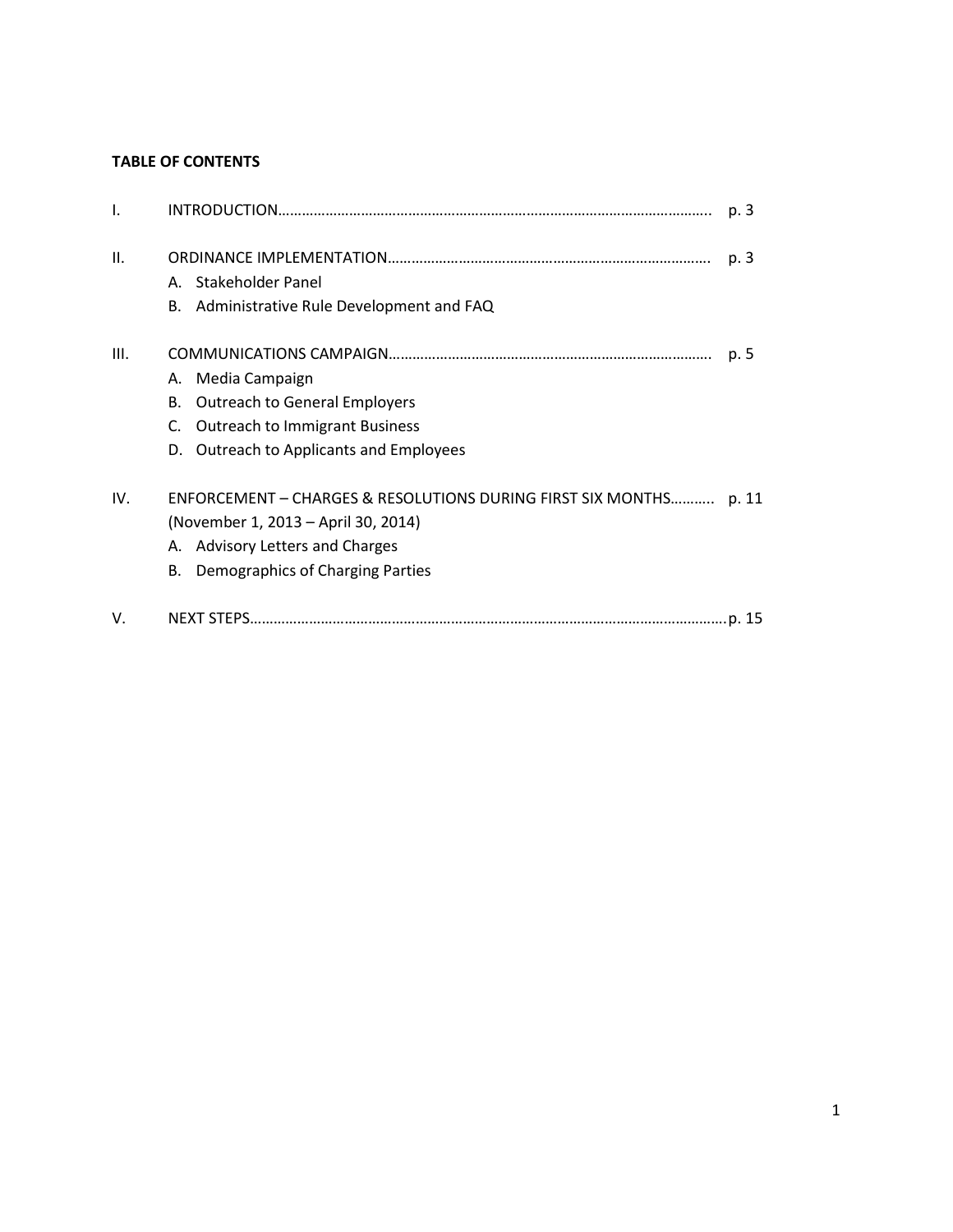# **I. INTRODUCTION**

The Seattle Job Assistance Ordinance (JAO) has three goals:

- Increase public safety and job assistance by reducing criminal recidivism;
- Address inequities caused by racial disproportionality in the criminal justice system; and
- Provide a fair chance for employment to people who have paid their debts to society.



**John Page of the Defenders Association speaks on impacts of a conviction record in employment at a City Hall forum, 3/16/2011.**

The ordinance meets these objectives by regulating the use of arrest and conviction records in employment decisions for jobs that are located in Seattle.

The Seattle Office for Civil Rights (SOCR) was named as the agency responsible for implementing and enforcing the ordinance. To do this, we worked to engage both employers and those impacted by criminal records in the development of Administrative Rules for the ordinance and outreach strategies to inform employers and the general public.

Implementation was coordinated by Brenda Anibarro, SOCR's Senior Policy Analyst.

This report details SOCR's implementation of the ordinance from when it was passed by City Council through the first six months of enforcement. $^{\rm 1}$ 

## **II. ORDINANCE IMPLEMENTATION**

The Seattle Job Assistance Ordinance (SMC14.17) was passed by City Council in June 2013 following three years of stakeholder engagement and community dialog on the issue of criminal records as a barrier to employment and housing.<sup>2</sup> The proposal for legislation originated with women from Sojourner Place Transitional Housing, who faced barriers to housing and employment due to their conviction records. They brought the issue to the Seattle Human Rights Commission, which worked with the group to raise the issue with City Council. Councilmember Bruce Harrell convened employers, legal advocates and members of the Seattle Human Rights Commission to determine the best course of action. The resulting ordinance directed SOCR to convene a panel of stakeholders to help develop appropriate guidelines and regulations.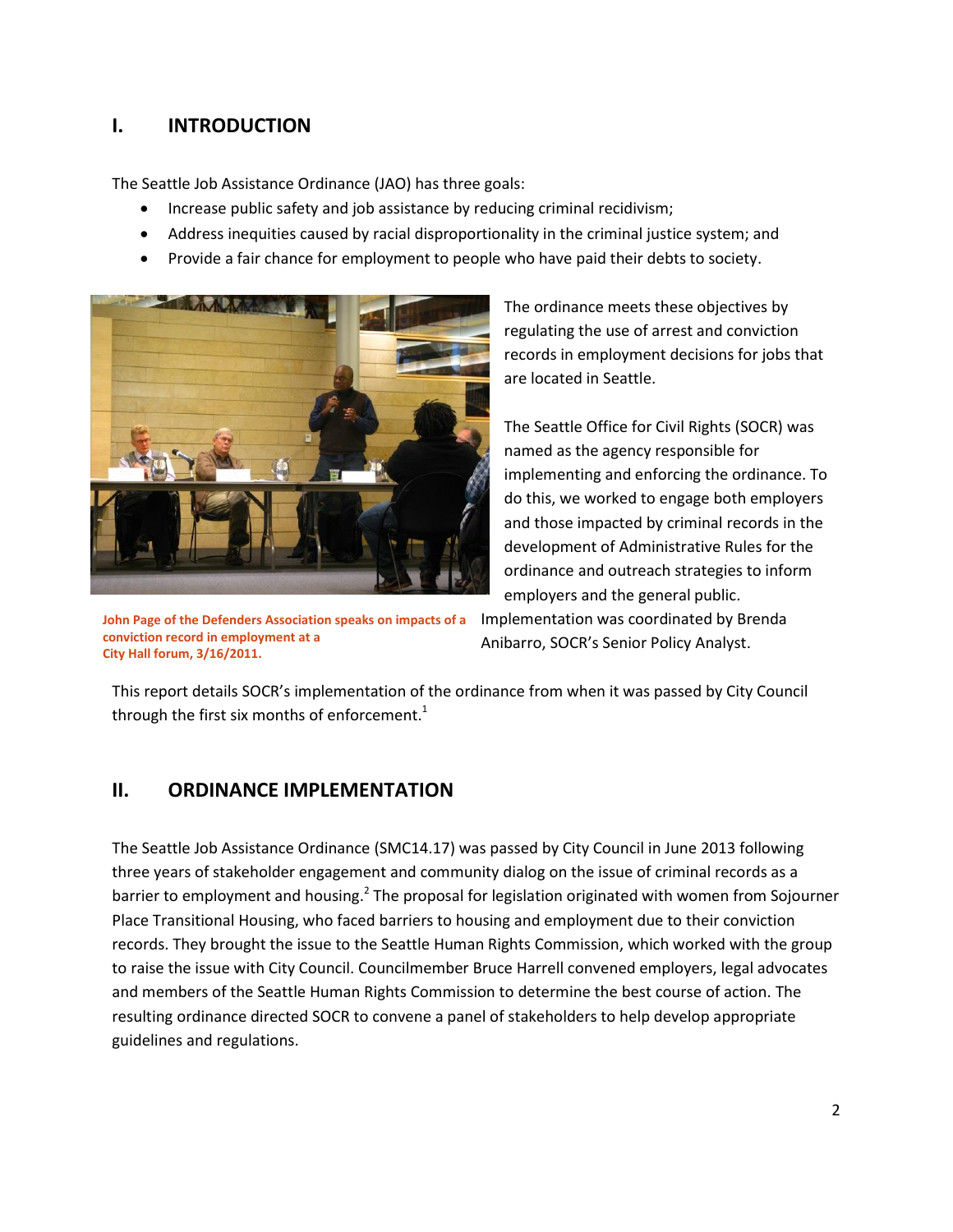#### **A. Stakeholder Panel**

Members of the Stakeholder Panel were drawn from those who had engaged in the development of the ordinance and who had expressed strong concerns. SOCR sought a balance of perspectives and worked to ensure that the group consisted of employers, immigrant business owners, legal advocates and social service agencies that work with people facing barriers to employment.

The Stakeholder Panel met three times in 2013 (August, September and October) prior to the ordinance's November 1 effective date. The Stakeholder Panel helped develop both the Administrative Rules<sup>3</sup> pertaining to the Job Assistance Ordinance and a Frequently Asked Questions (FAQ) document.<sup>4</sup>.

The group provided SOCR with a balanced perspective and unique insights into the needs of both employers and employees. While parties did not always agree, the discussion was always rich and respectful. The documents that emerged from the process address stakeholders' concerns and provide both employers and the public with greater clarity on the law.

#### **B. JAO Administrative Rules and FAQ**

The Administrative Rules provide guidance on how SOCR interprets parts of the Job Assistance Ordinance that require clarification.

To develop the rules, SOCR held two public meetings – one on August 7 at City Hall and one on September 17 at New Holly Community Center. The City Hall meeting was held in the afternoon in response to feedback received during rule development for the Paid Sick and Safe Time Ordinance the previous year. Many restaurant owners had said that attending an evening meeting was impossible due to the dinner rush.

#### SEATTLE JOB ASSISTANCE ORDINANCE STAKEHOLDER PANEL

**George Allen, Seattle Chamber of Commerce**

**Katherine Beckett, University of Washington / Seattle Human Rights Commission**

**Chris Benis, Rental Housing Association**

**Merf Ehman, Columbia Legal Services**

**Peter Gishuru, African Chamber of Commerce - PNW**

**Karen Lee, Pioneer Human Services**

**Josh McDonald, Seattle Restaurant Alliance**

**Lawrence Pang, Greater Seattle Chinese Chamber of Commerce**

**Cindy Parker, FareStart**

**Mona Smith, Greater Seattle Business Association**

**Lisa Stone, Legal Voice**

**Laura Rowley, Seattle Jobs Initiative**

**Dustin Washington, Youth Undoing Institutional Racism**

**Justin Walsh, King County Human Rights Commission**

**Pastor Lawrence Willis, Truevine of Holiness Missionary Baptist Church**

SOCR sent notice of the first public meeting to businesses owners registered in the City of Seattle Business License database, over 3,000 community contacts in SOCR's email database and people who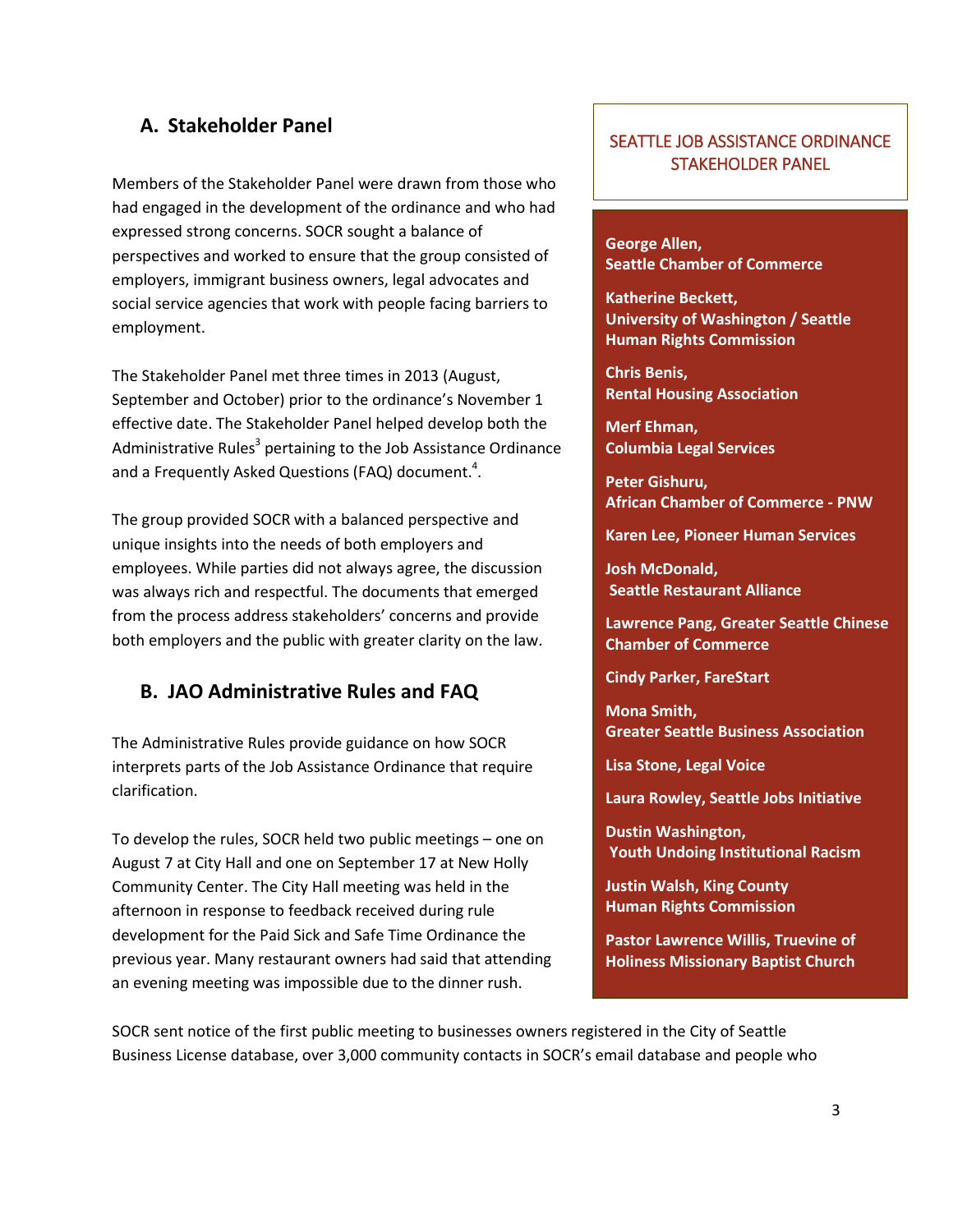had signed up at earlier JAO forums or Council meetings. SOCR also posted a notice in the Daily Journal of Commerce.

Over 150 people attended the first public meeting, including employers, social service providers and the general public. SOCR provided a presentation on the law, held a Q&A session and offered attendees a chance to submit questions and comments to inform the development of the rules. The Seattle Channel recorded the meeting for televised airing and web streaming.Following the first public meeting and input from the JAO Stakeholder Panel, SOCR posted the first draft of the rules on our website on August 30 and notified our database and JAO contacts.

A second public meeting was held in the evening on September 17 at New Holly Community Center to ensure participation by community members and employers who were unable to attend a daytime meeting. Fifty people attended. The bulk of the meeting was spent on public comment and questions, which resulted in a valuable dialog between employers and community residents who had criminal records. More than one employer encouraged residents with records to apply for work with their companies. The second meeting also was recorded by the Seattle Channel for televised airing and web streaming. The comments from the second public meeting and further stakeholder input led to the final draft of the Administrative Rules, which were posted on October 25. Everyone in our database and those who had attended the public meetings received a notice.

The Administrative Rules provide greater clarity on:

- Exemptions (definition of vulnerable adults, unsupervised access, etc.).
- Categorical Exclusions.
- Initial Screening.
- Types of verifiable information to be considered by employer.
- Definition and examples of categorical exclusions.

The FAQ document provides an accessible overview of the ordinance requirements, as well as information on issues that the rules do not address, but which were raised by the public and the Stakeholder Panel.

- Why the ordinance was passed.
- What the ordinance requires.
- Types of employers that must comply with the ordinance.
- Types of job positions covered by the ordinance.
- Scenarios to provide examples of exemptions.
- Information on factors to be considered by employers when determining legitimate business reasons.
- How SOCR enforces the ordinance, including what individuals can do if they feel the law has been violated, and how employers can receive free technical assistance from SOCR.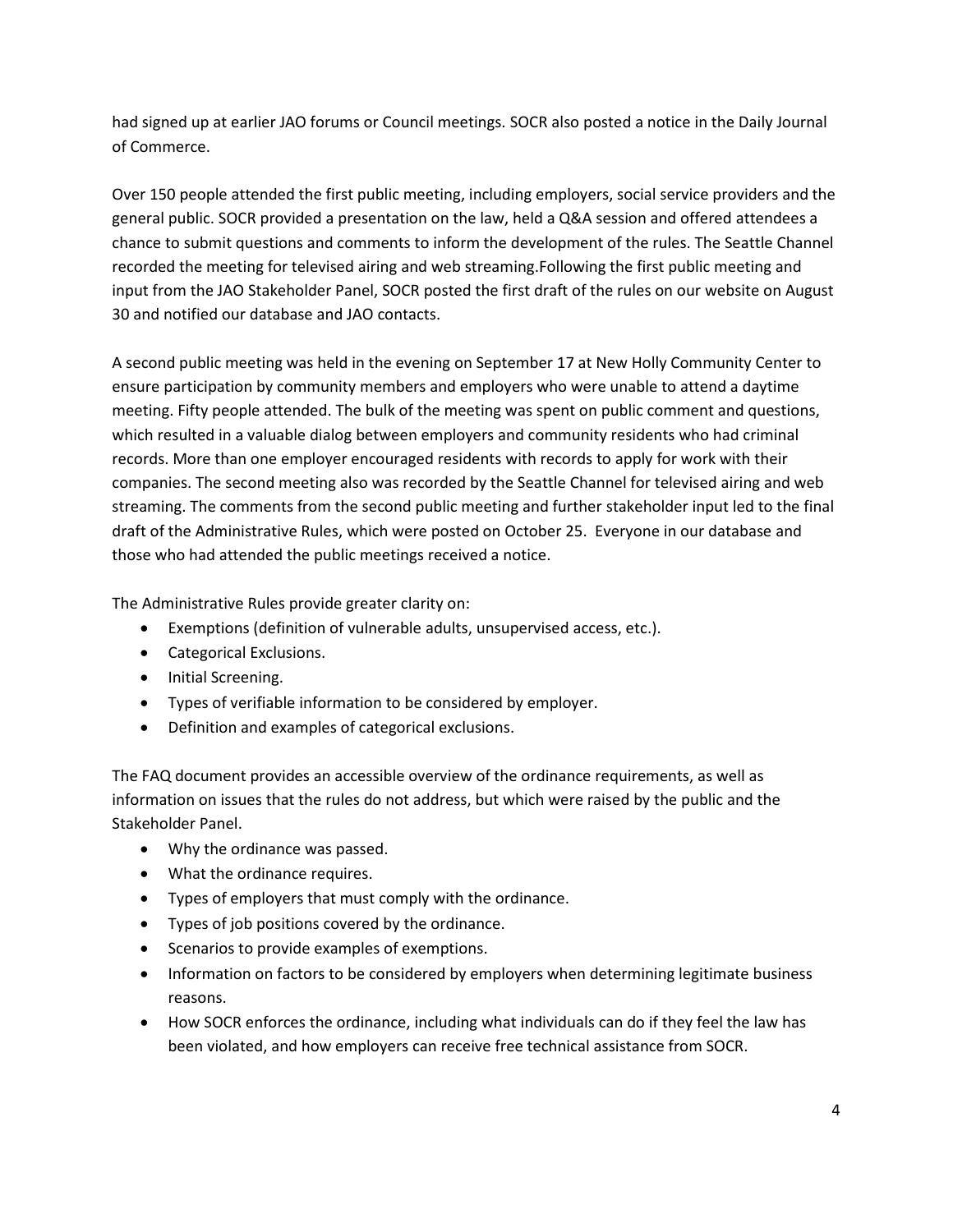# **III. COMMUNICATIONS CAMPAIGN (JUNE 2013 – APRIL 30, 2014)**

The JAO communications campaign required a multi-pronged approach aimed at employers and the broader community to build partnerships, provide assistance and increase awareness of the law.

The campaign strategy used mass outreach to the public combined with targeted efforts to employers, including immigrant business owners, social service providers and re-entry professionals.

# **A. Media Campaign**

The media campaign was developed to reach the public and employers. SOCR created a four-minute video about

the ordinance as well as a 50-second public service announcement video dubbed in Spanish, Vietnamese, Somali and Mandarin. The videos are used for television and in trainings, and can be viewed on SOCR's website.

The media campaign included the following:

- King County Metro bus ads (ads ran 12 weeks from November 4 January 21.
- Radio PSA's Kiss 106.1, KMPS, La Gran D 99.3 (ran for 4 weeks from October 1- November 1).
- Television PSA's Seattle Channel
- News ads and articles: *International Examiner*, *Seattle Chinese Post*, *NW Asian Weekly*, *Seattle Gay News*, *The Facts*, *Real Change* (ads and articles ran October – January). A Notice of Rules was posted twice in the *Daily Journal of Commerce*.

## **B. Outreach to General Employers**

SOCR Business Liaison Karina Bull provided technical assistance to over 100 employers, met with over 30 organizations to discuss outreach and collaboration, and led 10 JAO presentations. The most recent presentation, an employment law breakfast on PSST and JAO with WorkSource and Seattle's Office of Economic Development, drew almost 100 registrants. Ms. Bull also appeared in a nationally televised feature on JAO by Al Jazeera America in late December 2013.



**Karina Bull, SOCR Business Liaison, provides information to employers at the Chinese Chamber of Commerce**

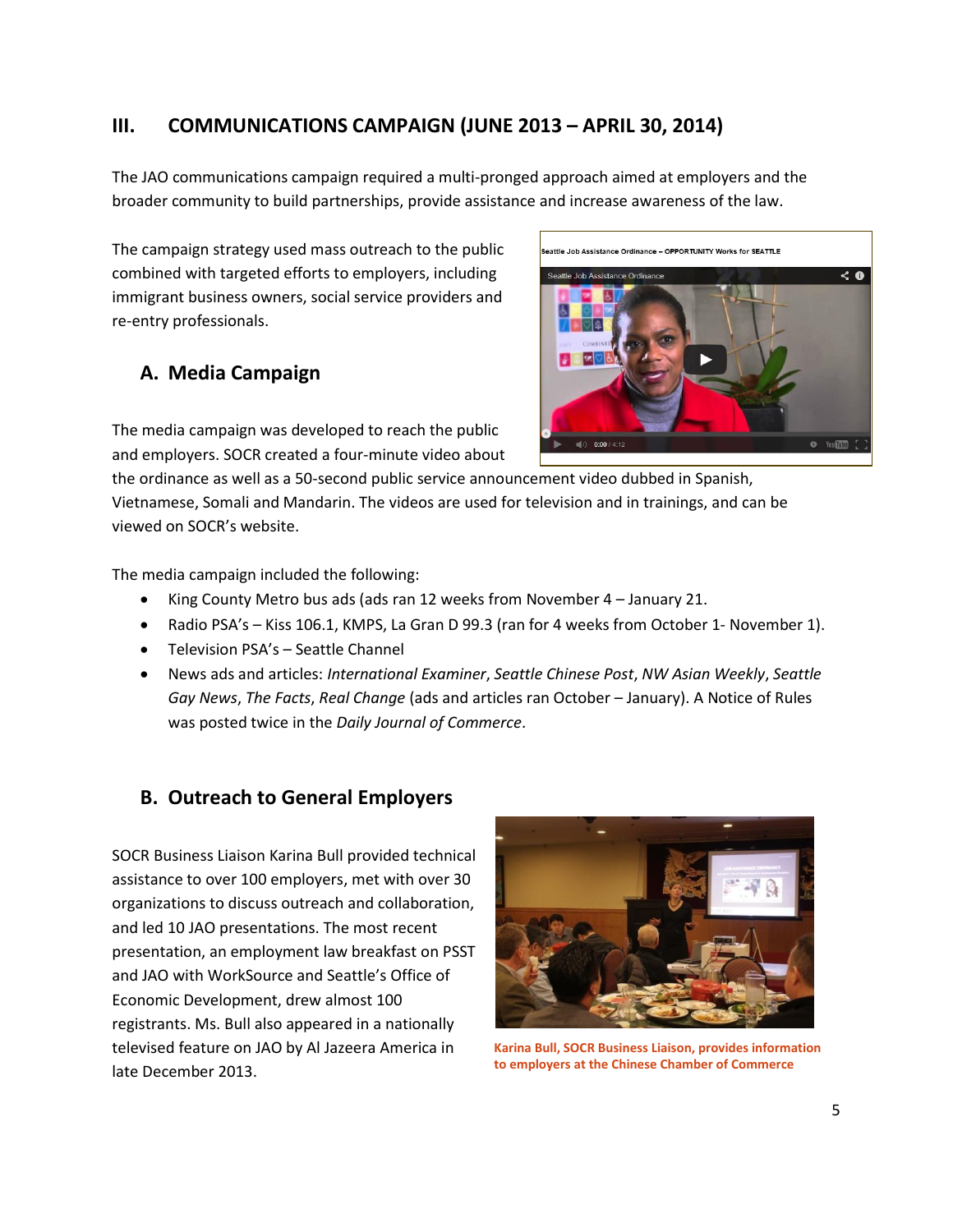# **1. Presentations**

- 2 public meetings for employers and employees for JAO Rules at City Hall and NewHolly.
- Pacific Associates Employment Law Breakfast.
- WorkSource Seattle-King County and Office of Economic Development Employment Law Breakfast.
- Terra Staffing Webinar.
- Seattle Chinese Chamber Luncheon.
- 2 community briefings with Seattle Chinatown International District PDA in partnership with Chinatown-International District Business Improvement Area (CIDBIA) at New Hong Kong Restaurant and Asian Resource Center.
- PACT, King County behavioral health employment service providers.
- Tabor 100 business association.

# **2. Collaboration and Relationship Development**

- $\bullet$  City
	- o City Personnel Background Check Committee
	- o Office of Immigrant and Refugee Affairs
	- o Office of Economic Development
	- o Financial and Administrative Services, Business Licensing
	- o Seattle Women's Commission
- **•** Community
	- o K&L Gates
	- o King County Workforce Development Council
	- o Chinatown-International District Business Improvement Area (CIDBIA)
	- o Columbia Legal Services Re-entry Clinic
	- o Fare Start
	- o Greater Seattle Business Association
	- o Greater Seattle Chinese Chamber of Commerce
	- o Horn of Africa
	- o King County Program for Assertive Community Treatment (PACT), Supported Employment Service Providers
	- o Legal Voice
	- o Pacific Associates
	- o Pioneer Human Services
	- o New York Community Services Society
	- o Rainier Development Community Fund
	- o Rental Housing Association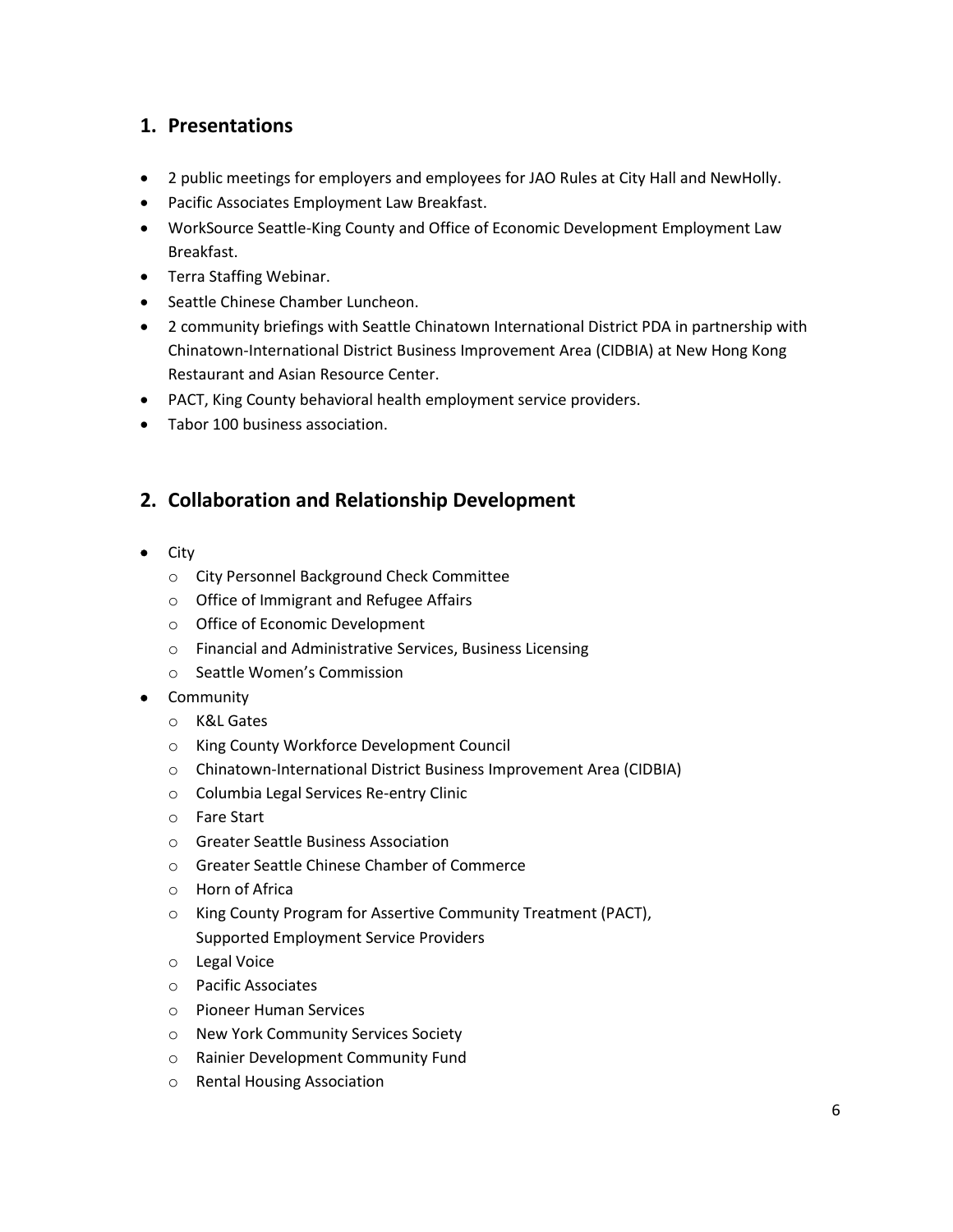- o Seattle Chamber Herman McKinney Economic Empowerment Forum
- o Seattle Chamber Multicultural and Small Business Development
- o Seattle Chamber Policy Hash
- o Seattle Chamber Retailer Roundtable
- o Seattle Gymnastics Academy
- o Seattle Chinatown International District PDA
- o Seattle Jobs Initiative
- o Small Business Fair hosted by Councilmember Sally Clark
- o Tabor 100
- o Terra Staffing
- $\circ$  Verifications (3<sup>rd</sup> Party Screening Company)
- o Seattle Restaurant Alliance
- o Washington Small Biz Fair in Renton
- o Washington State Labor Education and Research Center
- o WorkSource of Seattle-King County

# **C. Outreach to Immigrant Business**

SOCR developed targeted outreach to immigrant business owners with the assistance of GreenShoots Inc. Working in partnership with Greenshoots, SOCR created fact sheets, newspaper ads and public service announcements.



Erica Chung, principal of Greenshoots, held 21 meetings with immigrant business owners and chambers. Meetings included sharing information on the law with staff and when possible, with constituents or members.

- African Chamber of Commerce of the Pacific Northwest
- Greater Seattle Chinese Chamber of Commerce
- Chinatown-International District Business Improvement Area
- Chinatown-International District Preservation and Development Authority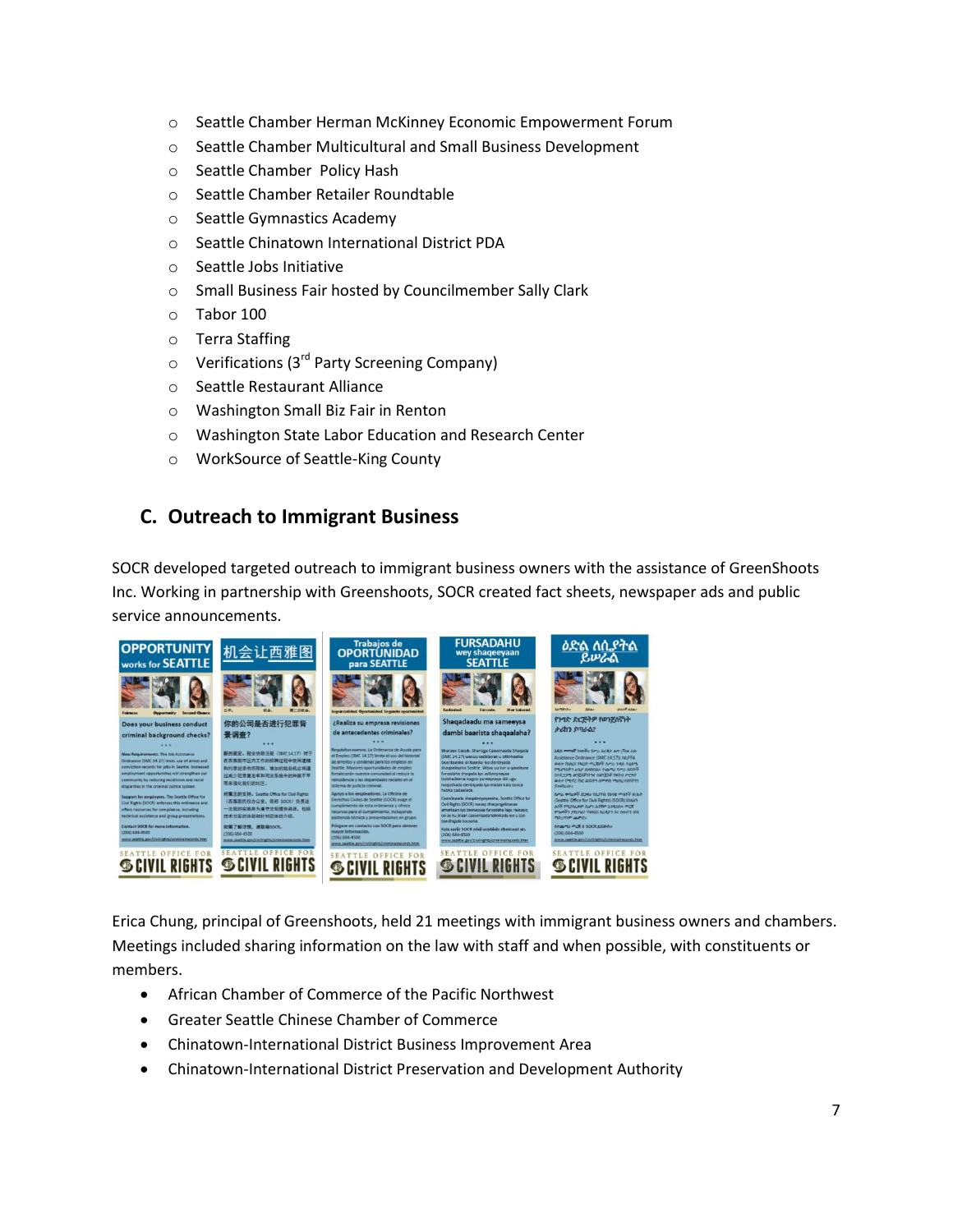- Taiwanese Chamber of Commerce of Seattle
- Vietnamese Friendship Association
- Friends of Little Saigon
- Greater Seattle Vietnamese Chamber of Commerce
- Filipino Chamber of Commerce of the Pacific Northwest
- Eastern European-American Chamber of Commerce
- WA State Korean American Chamber of Commerce
- City of Seattle Office of Immigrant and Refugee Affairs
- City of Seattle Department of Executive Administration
- King County Hispanic Chamber of Commerce
- Latino Program of Washington CASH.

*"Is not enough to send a flyer. We get so much paper. It was helpful to talk one on one about how this new law could impact my business and where to go for help."*

> *International District business owner*

Outreach resulted in community briefing sessions, informational events and a radio interview on the ordinance:

- Seattle Chinese Chamber 1/10/2014
- Chinese community briefing in collaboration with the Chinatown International District Business Improvement Area (CIDBIA) - 2/12/2014
- Vietnamese community briefing in collaboration with the Seattle Chinatown International District Preservation and Development Authority (SCIDpda) - 2/13/2014
- Chinese Lunar New Year Festival 2/01/14
- Vietnamese TET Festival 02/07/14
- SOCR staff Jacque Larrainzar spoke on the Spanish radio station KXPA 1540 to discuss the ordinance. She answered callers' questions including one from an owner of a bakery located in Renton who wanted to know if the ordinance applied to his delivery drivers who made stops in Seattle – 02/01/14

# **D. Outreach to Applicants and Employees**

In order to maximize our outreach to applicants and employees, SOCR focused community outreach on re-entry groups, social service providers including job placement programs, legal aid and community advocates.

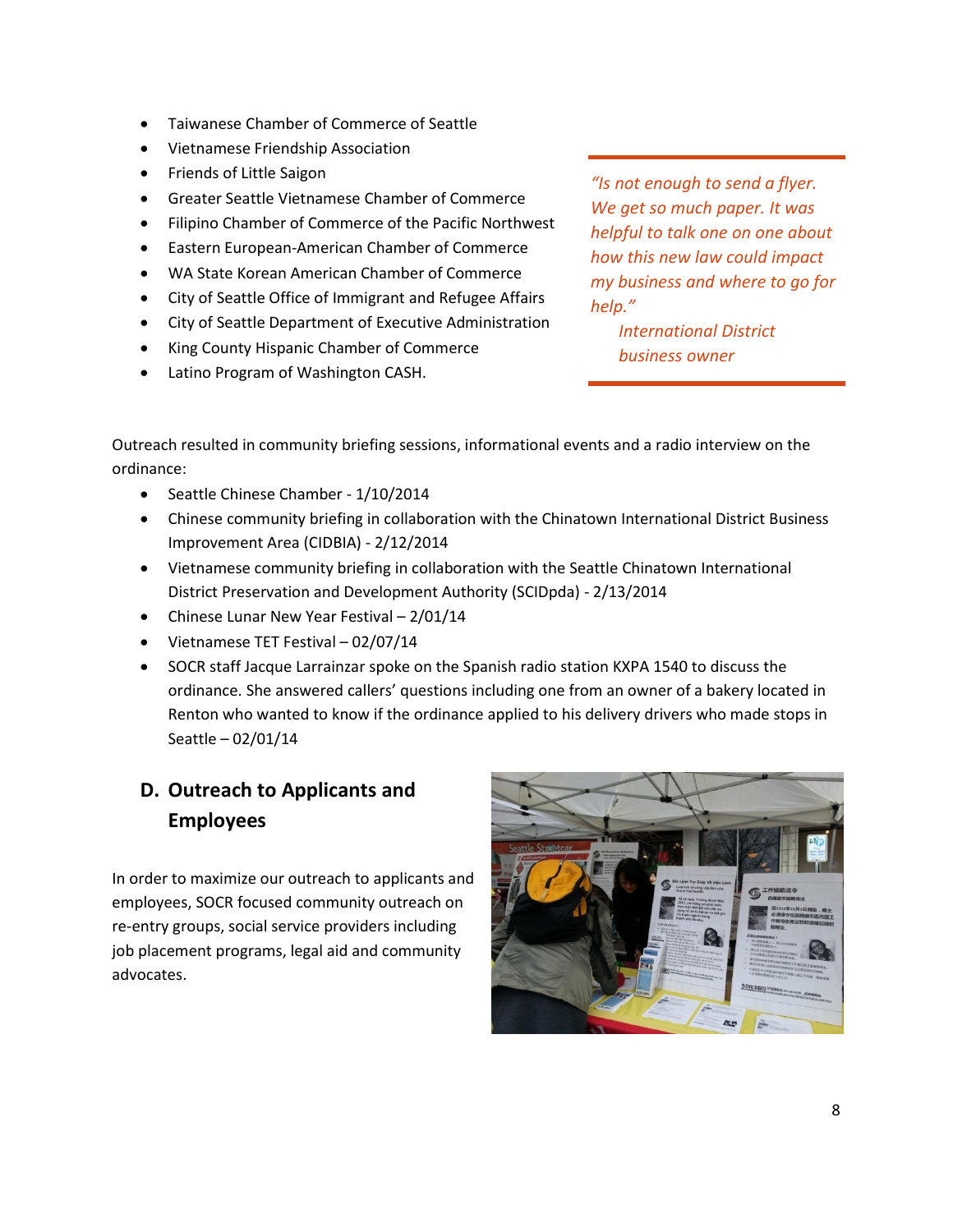# **1. Trainings**

SOCR offered three types of training:

- Customized presentations at staff or coalition meetings.
- Civil Rights 101 for Social Service Providers (3 hrs. on all laws SOCR enforces including JAO).
- Seattle Job Assistance Ordinance and Paid Sick and Safe Time for Community Advocates (2 hours focused solely on JAO and PSST).

SOCR provided 10 trainings and has more scheduled in the future:

- Sept-Dec 2013: 6 trainings
- Jan-May 2014: 4 trainings; 4 more scheduled between June and Dec 2014. SOCR will provide additional trainings on request throughout 2014.

SOCR trained staff at the following agencies (not an inclusive list):

- CareerBridge
- Casa Latina
- Downtown Emergency Service Center
- DSHS Juvenile Justice & Rehabilitation Administration
- El Centro de la Raza
- Horn of Africa
- King County Promotores Network Meeting SOAR
- OneAmerica
- Oromo Cultural Center
- Pioneer Human Services
- Seattle Housing Authority
- Seattle Human Services Department Aging and Disability Services
- Seattle Jobs Initiative
- SW Youth and Family Services
- WorkSource WA

*"The Advocate Training is the best tool to educate the community. It will bring more topics to your awareness."* – Training participant

*"I appreciated the facilitator's knowledge base and ability to explain complex situations to everyday folks."* – Training participant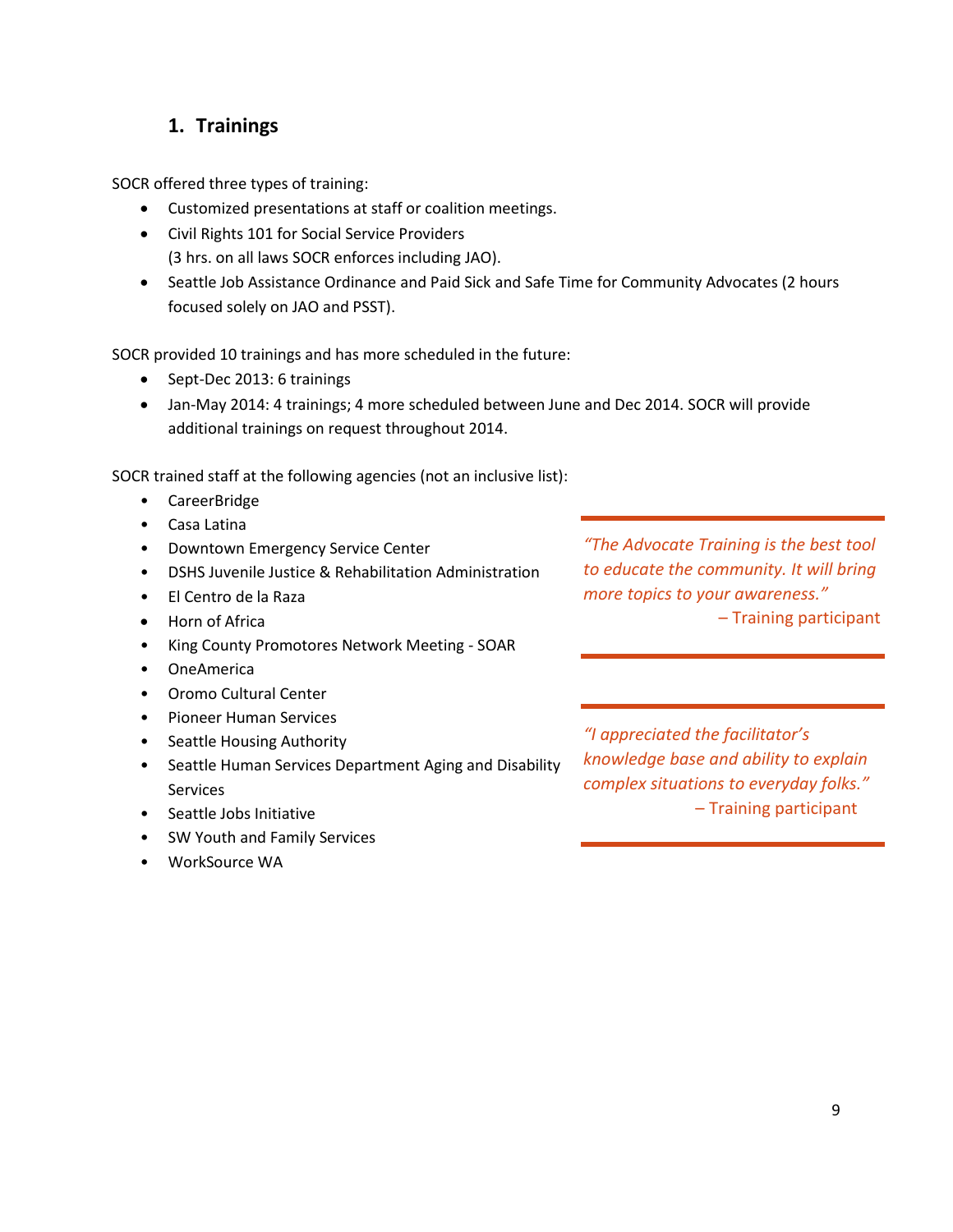# **2. Public meetings**

In addition to trainings, SOCR held two public meetings prior to the ordinance's going into effect. Staff presented on ordinance requirements and administrative rules, and provided opportunities for attendees to comment.

- August 7, 2013 at Seattle City Hall (150 participants).
- September 21, 2013 at New Holly Community Center (50 participants).

# **3. Mailings/Fact Sheet Distribution**

SOCR created a fact sheet on the ordinance translated into Spanish. The fact sheet can be combined with the employer card, which is translated into eight languages. In September 2013 SOCR sent the JAO fact sheets and Public Meeting Notice to:

- All Neighborhood Services Centers  $(6)^5$
- All Community Centers (40)
- All Libraries (28)
- Customer Service Bureau in City Hall
- Community groups, including job placement, re-entry and social services identified by SOCR and the Stakeholder Panel. The mailer included fact sheets plus offer of workshops/presentations.

## **4. Events**

To provide awareness and answer questions about the ordinance, SOCR tabled at 9 community events in 2013 and 2014, including (not an inclusive list):

- Bridging the Gap Resource Fair serving SHA residents.
- Puget Sound Regional Re-entry Conference.
- Juvenile Justice and Rehabilitation Administration, DSHS, First AME Resource Fair and Classic Car Show.
- Over the Rainbow Washington LGBTQ Aging and Long Term Care Summit.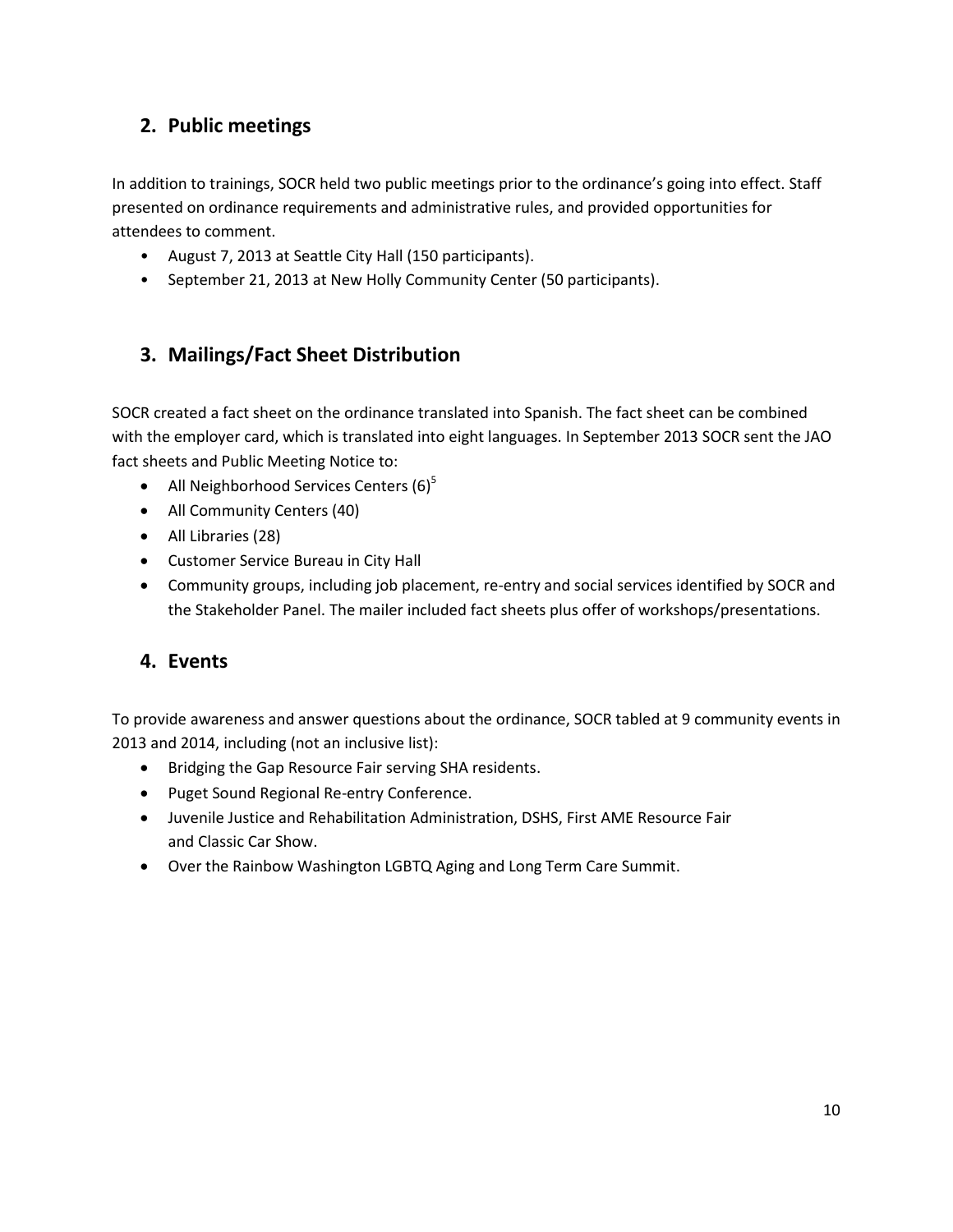# **IV. ENFORCEMENT – CHARGES AND RESOLUTIONS (NOV 1, 2013 – APRIL 30, 2014)**

The Job Assistance Ordinance includes a provision that requires SOCR to maintain data on the number of JAO complaints filed, demographic information on the complainants, the number of investigations SOCR conducts and the disposition of all complaints and investigations. The ordinance also directs SOCR to submit this information to City Council every six months for the two years following the date the ordinance took effect.

*SOCR received an anonymous tip about a job application with criminal history questions. SOCR sent the business an advisory letter, explained the problem and the business promptly removed the question from the application.*

#### **A. Advisory Letters and Charges**

SOCR offers the following options for employees who report JAO violations: technical assistance, advisory letter, individual charge and Director's charge.

SOCR has had tremendous success with PSST enforcement by quickly resolving complaints with advisory letters that permit employees to remain anonymous for part of all of the enforcement process. In March 2014, SOCR extended the advisory letter process to JAO enforcement after receiving reports from a community organization that applicants and employees did not feel comfortable filing a charge against a business with whom they hoped to gain employment. The advisory letter notifies a business of a reported violation and requests necessary action within 30 days. This process allows the charging party to maintain anonymity and provides the business a brief period to achieve compliance, if necessary. SOCR follows up with the business, but if the issue is not resolved within 30

*A national chain bakery fired a longtime employee who had a 25‐year old criminal conviction. The company terminated her immediately, rather than follow the procedures in the law that would have given the employee a chance to explain her situation. After the employee filed a complaint with SOCR, the company offered her a financial settlement and revised its policies to comply with the Job Assistance Ordinance.*

days, the applicant or employee may file a formal charge. SOCR also may file a Director's charge against the business if there is reason to believe that the ordinance has been violated. Thus far, SOCR has not filed a Director's charge in response to the stakeholder panel's recommendation for a six month "soft launch" of enforcement that enables greater flexibility in resolving compliance problems with technical assistance.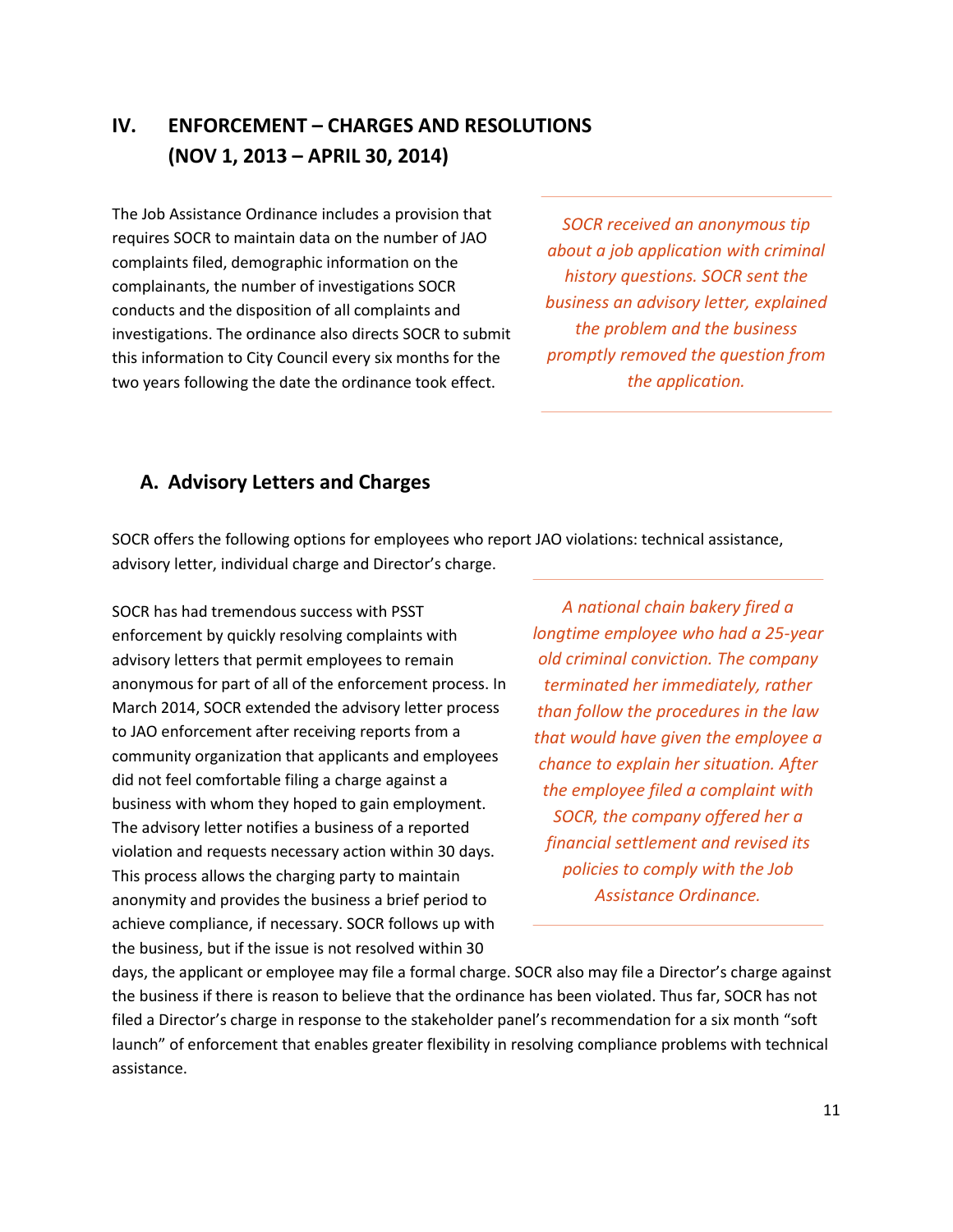In the six months of JAO's implementation, SOCR has responded to 36 employee inquiries (mix of questions and complaints), sent 11 advisory letters and filed seven charges.

Employee reports of non-compliance fell into three categories that sometimes overlapped:

- Categorical exclusions in job postings (e.g. no criminal history, no felons);
- Criminal history questions on job applications; and
- Adverse actions (e.g. failure to move forward with the hiring process, termination) without holding the job open for two days and providing a chance to explain the criminal record.

Most employee complaints (16 out of 18) involved pre-employment situations. All of the advisory letters reported job applications with criminal history questions. All of the charges alleged an adverse action with a mix of additional allegations regarding non-compliant job postings and applications. For example,

- Two charges had three allegations: categorical exclusion, criminal history questions on the application and failure to move forward with the hiring process when the applicant provided criminal record information.
- Two charges had two allegations: criminal history questions on the application and failure to move forward with the hiring process
- Three charges had one allegation: adverse action after providing criminal record information. Of these three charges, two involved adverse actions (i.e. termination and failure to promote) that happened during existing employment.



**TABLE 1: JAO Enforcement - COMPLAINTS**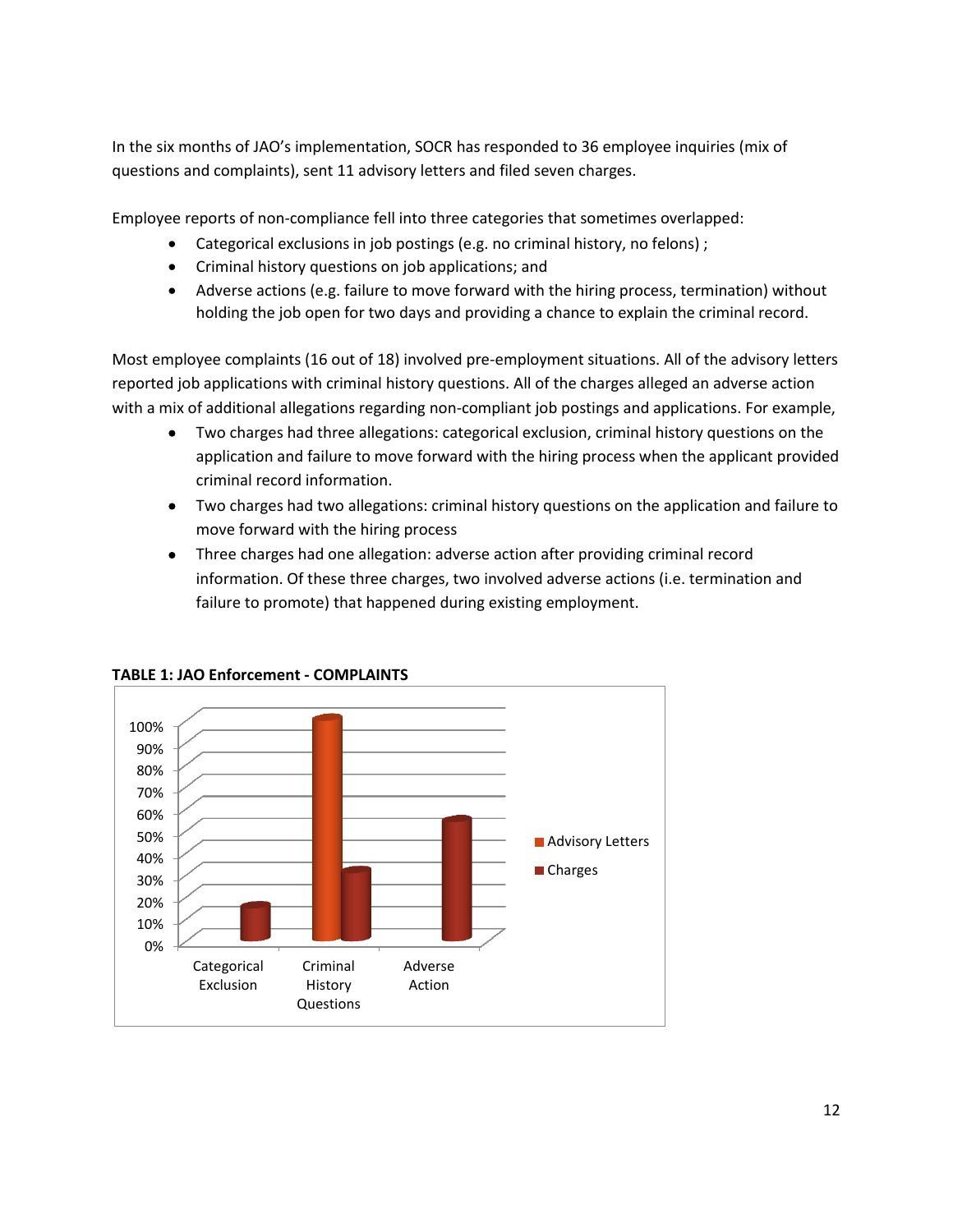Of the 18 enforcement actions, SOCR closed six advisory letters and two charges. On average, SOCR closed the letters within 13 days and the charges within 83 days. SOCR's goal is to close advisory letters within 30 days and charges within 180 days).

All of the closures resulted in early resolution of the complaint (i.e. informal agreement or formal settlement). Most employers (75%) modified their policies and/or practices to achieve compliance; the balance of employers had no apparent violation.<sup>1</sup> Charging parties recovered a total of \$18,500 in settlements of the two charges. All of this money was distributed to the charging parties; SOCR did not impose or collect penalties.

#### **TABLE 2: JAO Enforcement - OVERVIEW** Total # Employee inquiries 36 Total # JAO Enforcement Actions 18 (11 advisory letters and 7 charges) Total # of Closures 8

# 0% 10% 20% 30% 40% 50% 60% 70% 80% Advisory Letters Charges **Early Resolution** Open

#### **TABLE 3: JAO Enforcement - OUTCOMES<sup>6</sup>**

 $\overline{a}$ 

Total \$ Recovered by Charging Parties \$18,500

 $^1$  SOCR did not conduct an investigation in these situations, but received information from the employer that indicated compliance (e.g. criminal history questions were removed from job application).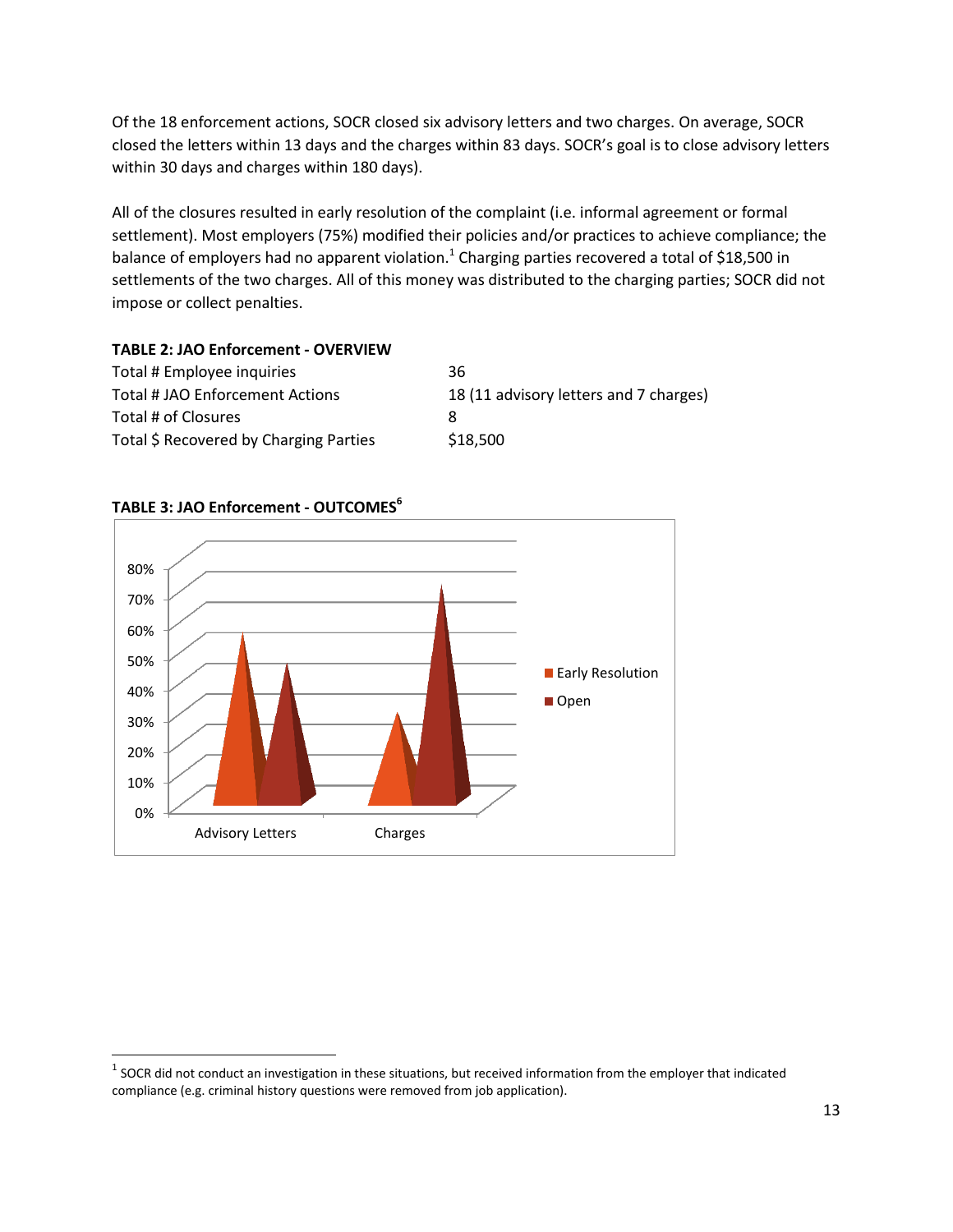# **B. Demographics**

Demographics of three charging parties who filed charges under the Seattle Job Assistance Ordinance, SMC Chapter 14.17.

| <b>Questions</b>             | <b>Answers</b>               |
|------------------------------|------------------------------|
| Location of Incident         | Green Lake 98115             |
|                              | <b>West Seattle</b>          |
|                              | <b>West Seattle</b>          |
| Gender                       | Male                         |
|                              | Male                         |
|                              | Female                       |
| <b>Sexual Orientation</b>    | Straight                     |
|                              | Straight                     |
|                              | Straight                     |
| Age                          | 27                           |
|                              | 29                           |
|                              | 44                           |
| Race                         | African American             |
|                              | White                        |
|                              | White                        |
| <b>Born in United States</b> | Yes                          |
|                              | No (Saudi Arabia)            |
|                              | Yes                          |
| Primary Language             | English                      |
|                              | English                      |
|                              | English                      |
| Person with a Disability     | <b>No</b>                    |
|                              | <b>No</b>                    |
|                              | No                           |
| Type of Housing              | Transitional housing/shelter |
|                              | Own Housing                  |
|                              | Rent                         |
| Source of Referral to SOCR   | Friend                       |
|                              | <b>DSHS</b>                  |
|                              | <b>SOCR Web site</b>         |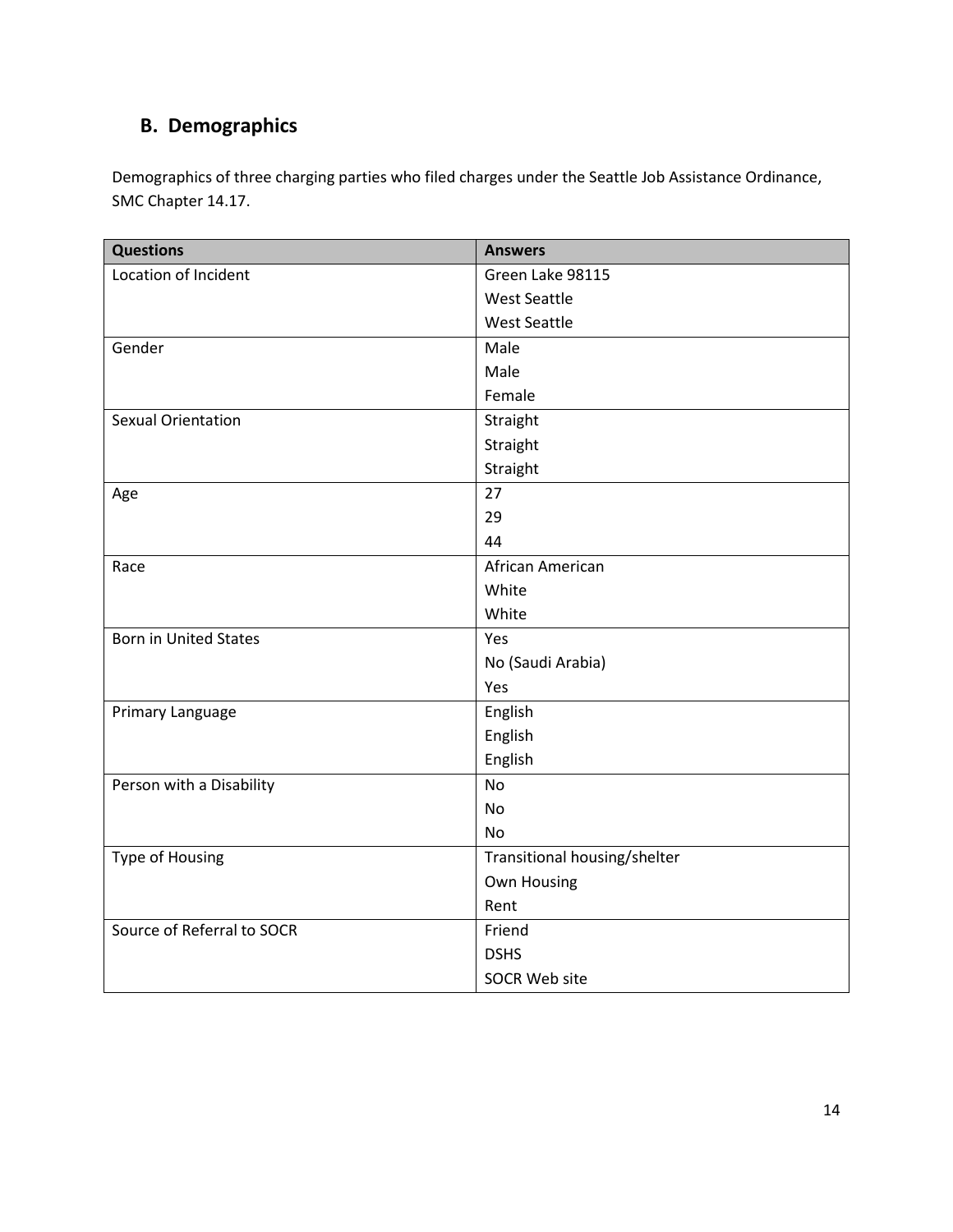# **V. NEXT STEPS**

 $\overline{\phantom{a}}$ 

Moving forward, SOCR will continue its work of supporting employers with technical assistance/training and responding to employee complaints with enforcement options that permit anonymity and encourage swift resolution.

SOCR also will develop mechanisms for addressing internal concerns that employer compliance with the ordinance may be too low. These concerns arise from the relatively modest number of employee inquiries about JAO. As mentioned above, the office has only received about 36 employee inquiries and initiated 18 enforcement actions. Anecdotally, SOCR has received reports from community service organizations that their clients still encounter job ads that violate the ordinance, but are uncomfortable contacting SOCR and filing complaints due to fears of retaliation. For example, seven of the 11 advisory letters were generated from a community organization rather than people contacting our office. Inhouse review of local job postings bears out reports of on-going violations: there are numerous Craigslist job advertisements with categorical exclusions for applicants with criminal history, but few applicants are contacting SOCR with complaints.

SOCR will consider ways to increase compliance through additional outreach efforts, partnerships with community organizations, increasing ways that applicants and employees can contact our office, further developing our enforcement of anonymous complaints and considering the use of Director's charges. SOCR's business liaison will analyze enforcement data (types of allegations, enforcement outcomes) to provide policy guidance on appropriate outreach. For example, analysis can show whether employers need simple messaging to boost basic awareness of the ordinance or detailed messaging regarding the more complex provisions of the ordinance. Analysis also will focus on the types of industries receiving complaints to prioritize business sectors for outreach.

SOCR also will seek ways to increase the collection of demographic information, keeping in mind that some customers are reluctant to share this type of information. Currently, our office asks for this information at the intake stage through a paper questionnaire handed or mailed to the charging party. Thus far, our office has received responses from three of seven charging parties. We will collaborate with our office's Race and Social Justice Change Team in thinking about effective ways to collect this information.

For all of these steps, SOCR will continue to seek guidance and input from our stakeholder group of employer and employee representatives.

 $^1$  Outreach and enforcement information was collected from June 2013 through April 30, 2014.

 $^2$  Community forums included events on 11/30/2010 at Garfield Community Center and 3/16/2011 at City Hall.